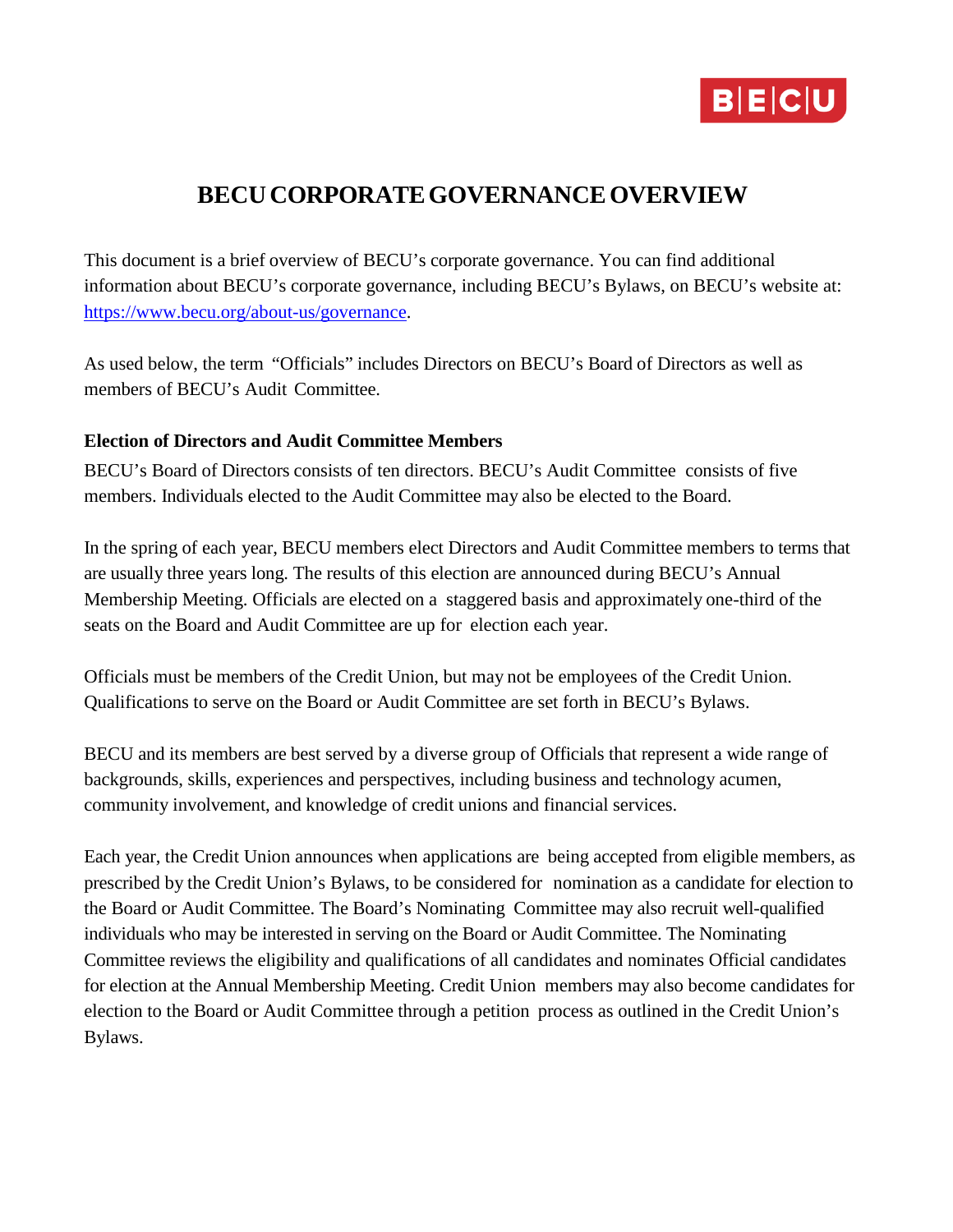## **Key Board and Audit Committee Responsibilities**

*The Board of Directors* is responsible for:

- Managing the business and affairs of BECU;
- Selecting, evaluating, and determining the compensation of the President/CEO;
- Reviewing and approving policies proposed by management;
- Approving the annual operating plan (budget) for BECU;
- Reviewing the Audit Committee's annual report;
- Reviewing and approving long-term strategic objectives;
- Monitoring operations for compliance with the law, Bylaws, Policies, and principles of safety and soundness; and
- Overseeing BECU's business performance.

*The Audit Committee* guides the external audit, internal audit and internal control functions of BECU.

#### **Board Committees**

The Board has an active Committee structure, currently consisting of the following standing committees:

- Nominating Committee
- Governance Committee
- Finance and Risk Committee
- Compensation Committee

## **Individual Officials**

*Fiduciary Duty:* Each Official owes fiduciary duties to the Credit Union, to act in a good faith, informed basis, and to act in BECU's best interest.

*Knowledge of Credit Unions:* Officials are expected to become knowledgeable about BECU, as well as the credit union movement.

*Confidentiality:* Officials must keep strictly confidential all non-public, proprietary or sensitive information regarding BECU, its members or employees that comes into their possession during their service to the Credit Union.

*Code of Ethics:* BECU has adopted a Code of Ethics and a Conflict of Interest Transactions Policy. Officials and employees must adhere to the highest ethical standards and avoid impermissible conflict of interest transactions.